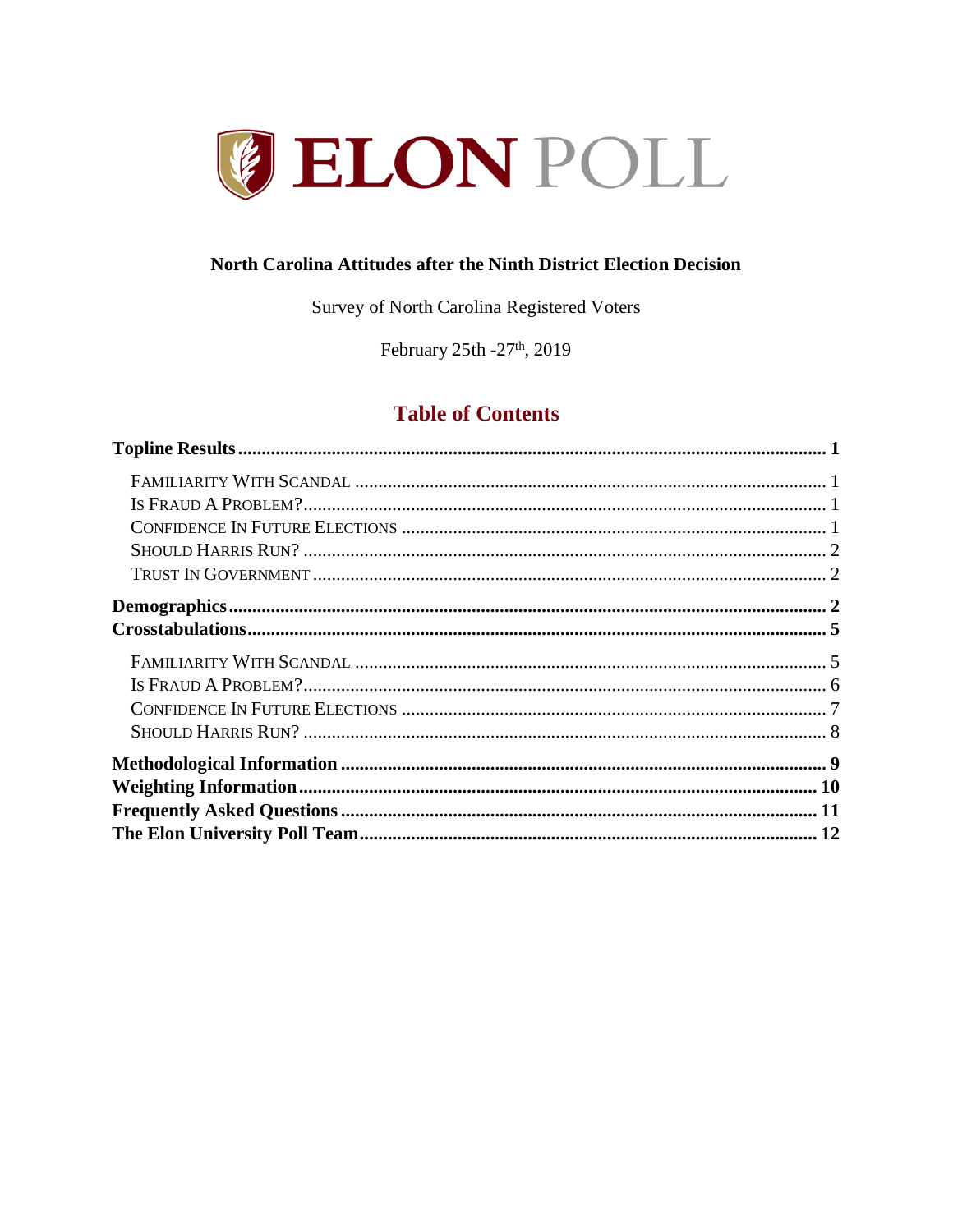

# <span id="page-1-0"></span>**Topline Results**<sup>1</sup>

#### <span id="page-1-1"></span>**Familiarity with Scandal**

"As you may know the North Carolina Board of Elections recently ordered a new election in the 9th Congressional district. The decision came after allegations of election fraud due to improper handling of absentee ballots by a campaign worker. How closely have you followed this story in the news?"

#### <span id="page-1-2"></span>**Is Fraud a Problem?**

"Do you think election fraud in North Carolina is a major problem, a minor problem, or not much of a problem at all?"

#### <span id="page-1-3"></span>**Confidence in Future Elections**

 $\overline{a}$ 

"How confident are you that future elections in North Carolina will be fair?"

<sup>&</sup>lt;sup>1</sup> These results are presented in the same order the questions were presented to respondents. Due to rounding, percents do not always sum to 100%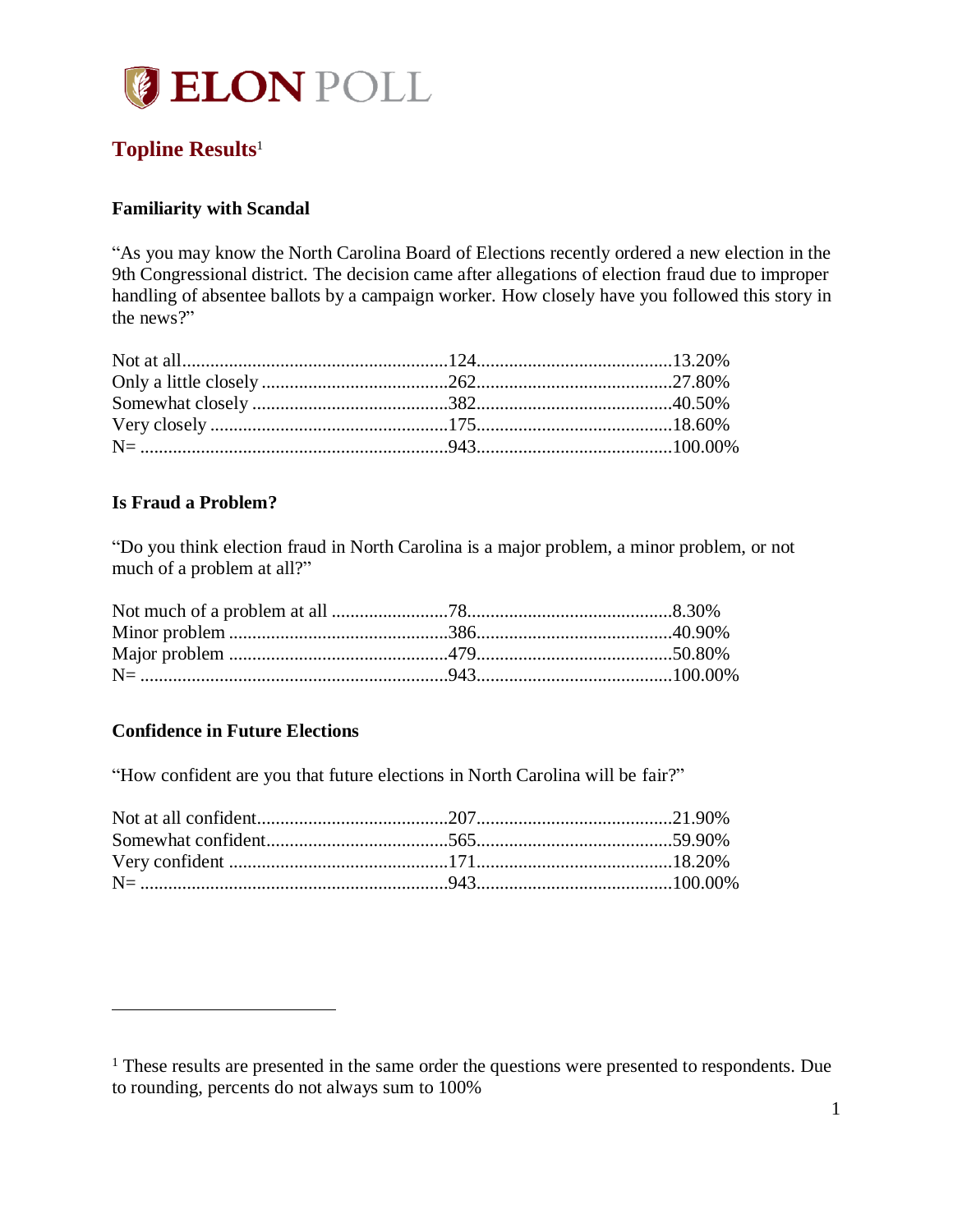

## <span id="page-2-0"></span>**Should Harris Run? 2**

"Mark Harris is the candidate who hired the political operative at the center of the fraud investigation in the 9<sup>th</sup> district. Should Mark Harris run again in the new primary or should he stay out of the new election altogether?"

#### <span id="page-2-1"></span>**Trust in Government**

"On a scale from 0 to 100, what percent of the time do you think you can trust the state government in Raleigh?"

| Mean response |  |
|---------------|--|
| $N=$          |  |

# <span id="page-2-2"></span>**Demographics**

#### **Age**

 $\overline{a}$ 

"How old are you?"

 $2$  This question was asked of those who followed the news around this story at least a little closely. Harris announced he would not run in the election while the poll was in the field, on February 26<sup>th</sup>. Of the 809 responses to this question, 456 were collected on February 25<sup>th</sup>. Those results varied less than 2.5% from the total results presented above. It is unknowable whether those minor differences are due to sample differences or changes in attitudes.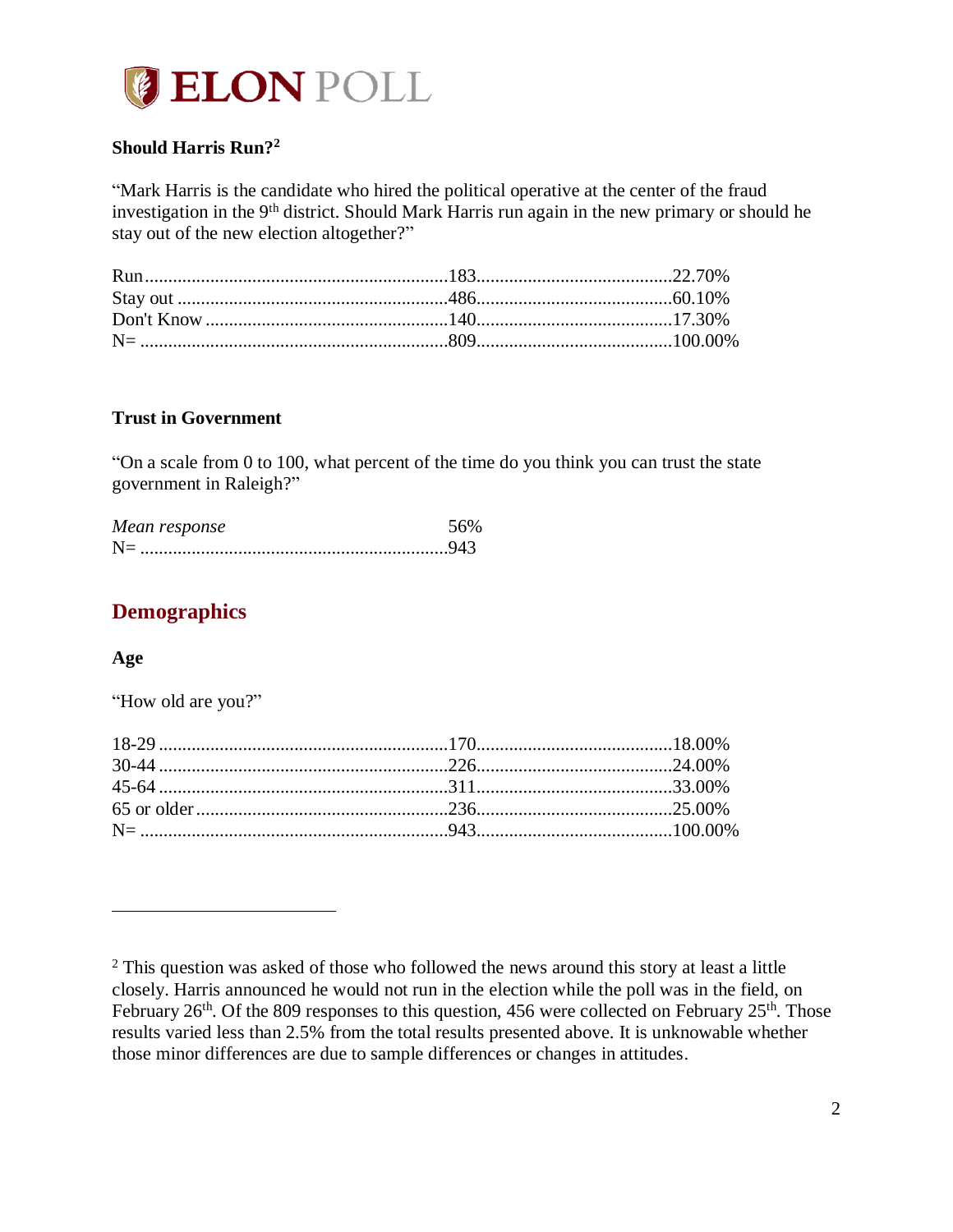

## $$

"What is your race?"

# **Party Identification**

"Are you a Democrat, Republican, Independent or something else?"

#### **Education**

"What is the highest level of school you have completed or the highest degree you have received?"

# $$

"Is your total household annual income above or below \$48,256?"

<sup>&</sup>lt;sup>3</sup> The "other" category is collapsed; respondents were presented with many options.

<sup>&</sup>lt;sup>4</sup> This is the median household income in North Carolina.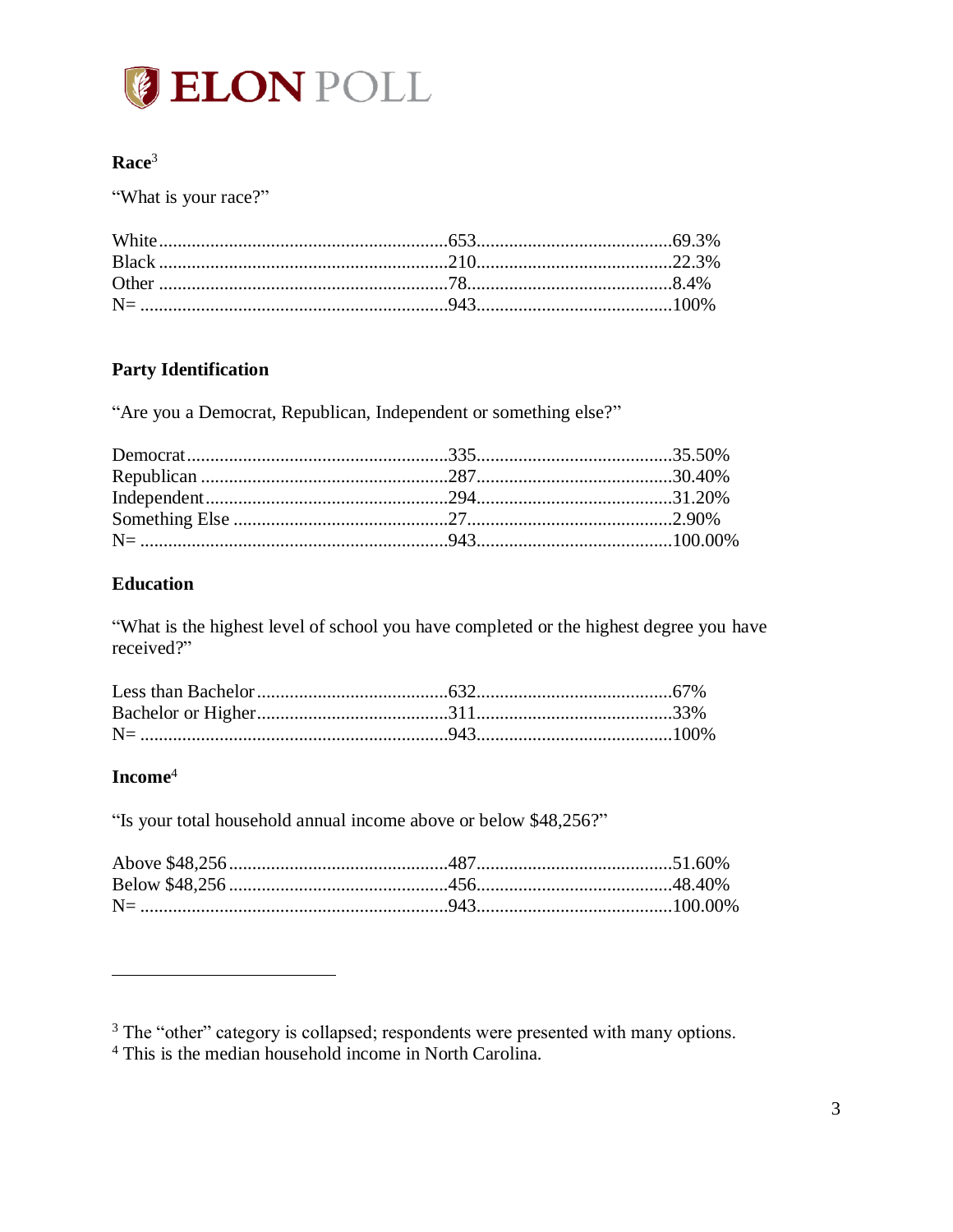

## **Gender**

"What is your gender?"

## Registered Voter<sup>5</sup>

| "Are you currently registered to vote in North Carolina?" |  |  |  |
|-----------------------------------------------------------|--|--|--|
|                                                           |  |  |  |

#### **Registered Party ID**

"Are you registered to vote in North Carolina as a Republican, Democrat, Libertarian or Unaffiliated (Independent)?"

## **County Density<sup>6</sup>**

 $5$  Respondents who said they were not registered to vote were excluded from this report.<br>6 Coded from ZIP code; see method section for further details.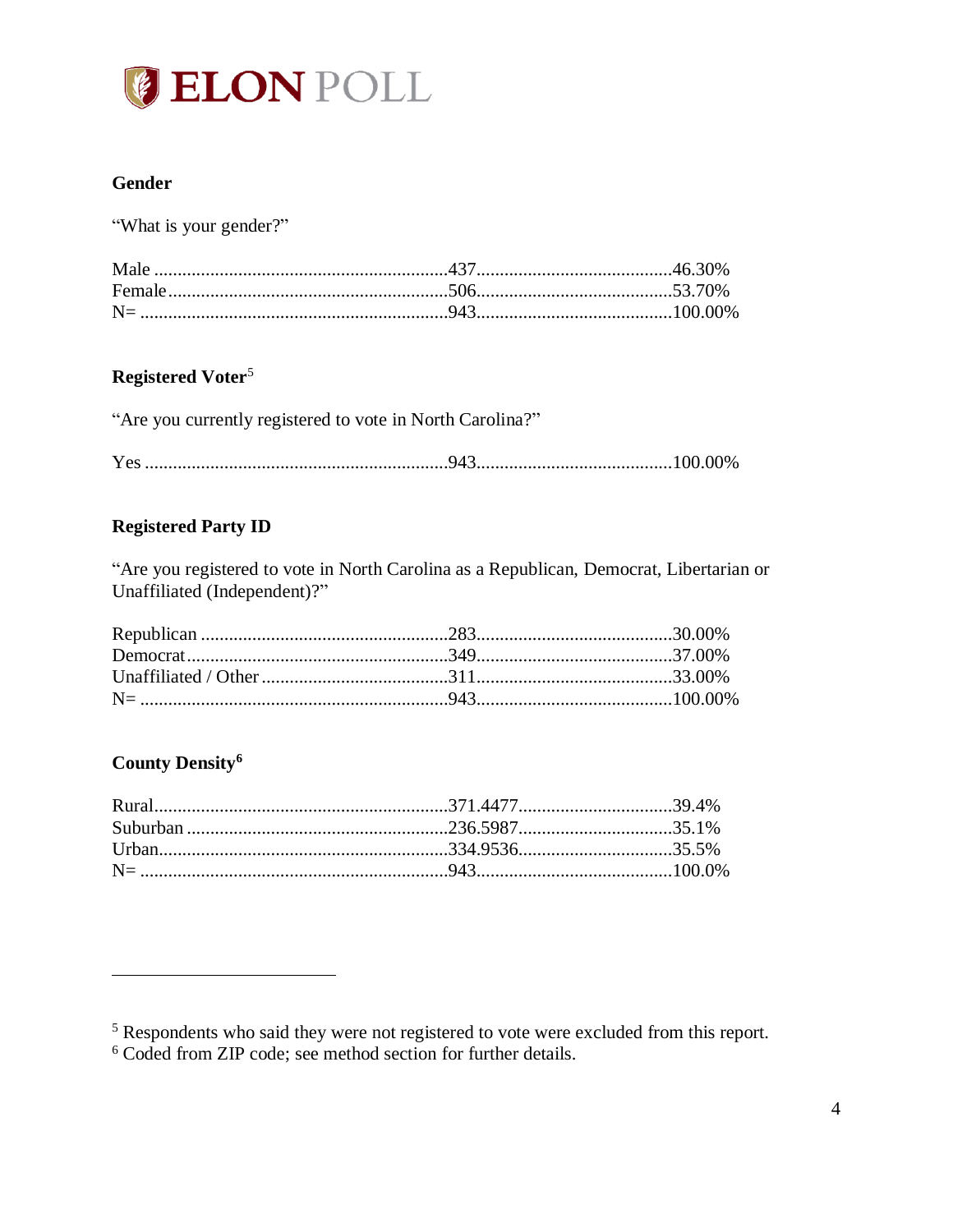

# <span id="page-5-0"></span>**Crosstabulations**

#### <span id="page-5-1"></span>**Familiarity with Scandal**

"As you may know the North Carolina Board of Elections recently ordered a new election in the 9th Congressional district. The decision came after allegations of election fraud due to improper handling of absentee ballots by a campaign worker. How closely have you followed this story in the news?"

|              | Not at all | Only a little<br>closely | Somewhat<br>closely | Very<br>closely | Total |
|--------------|------------|--------------------------|---------------------|-----------------|-------|
|              | $\%$       | $\%$                     | $\%$                | %               | %     |
| Republican   | 10         | 33                       | 42                  | 15              | 100   |
| Democrat     | 11         | 26                       | 39                  | 24              | 100   |
| Other        | 18         | 25                       | 41                  | 16              | 100   |
| White        | 12         | 29                       | 42                  | 17              | 100   |
| <b>Black</b> | 14         | 26                       | 38                  | 22              | 100   |
| Other        | 19         | 23                       | 33                  | 25              | 100   |
| Male         | 8          | 25                       | 43                  | 24              | 100   |
| Female       | 17         | 30                       | 39                  | 13              | 100   |
| Total        | 13         | 28                       | 40                  | 19              | 100   |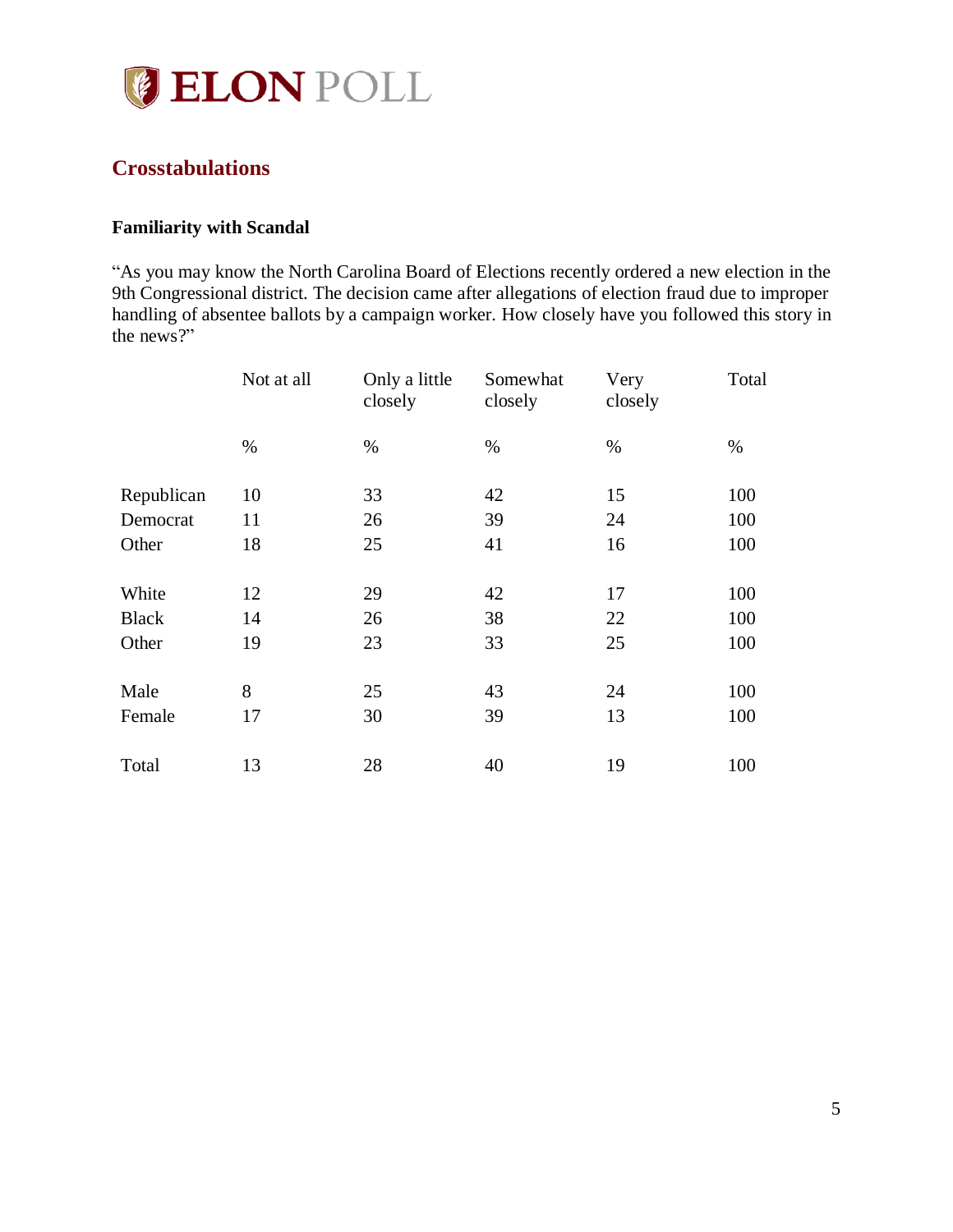

## <span id="page-6-0"></span>**Is Fraud a Problem?**

"Do you think election fraud in North Carolina is a major problem, a minor problem, or not much of a problem at all?"

|                       | Not much<br>of a problem | Minor<br>problem | Major<br>problem | Total |
|-----------------------|--------------------------|------------------|------------------|-------|
|                       | $\%$                     | $\%$             | $\%$             | $\%$  |
| Republican            | 12                       | 44               | 44               | 100   |
| Democrat              | 6                        | 33               | 61               | 100   |
| Other                 | $\boldsymbol{7}$         | 47               | 46               | 100   |
| White                 | 10                       | 46               | 45               | 100   |
| <b>Black</b>          | 6                        | 30               | 64               | 100   |
| Other                 | $\overline{4}$           | 31               | 65               | 100   |
| Following the story   |                          |                  |                  |       |
| Not at all            | 22                       | 41               | 37               | 100   |
| Only a little closely | 9                        | 47               | 44               | 100   |
| Somewhat closely      | 6                        | 40               | 55               | 100   |
| Very closely          | $\overline{4}$           | 34               | 62               | 100   |
| Male                  | 9                        | 43               | 48               | 100   |
| Female                | 8                        | 39               | 53               | 100   |
| Total                 | 8                        | 41               | 51               | 100   |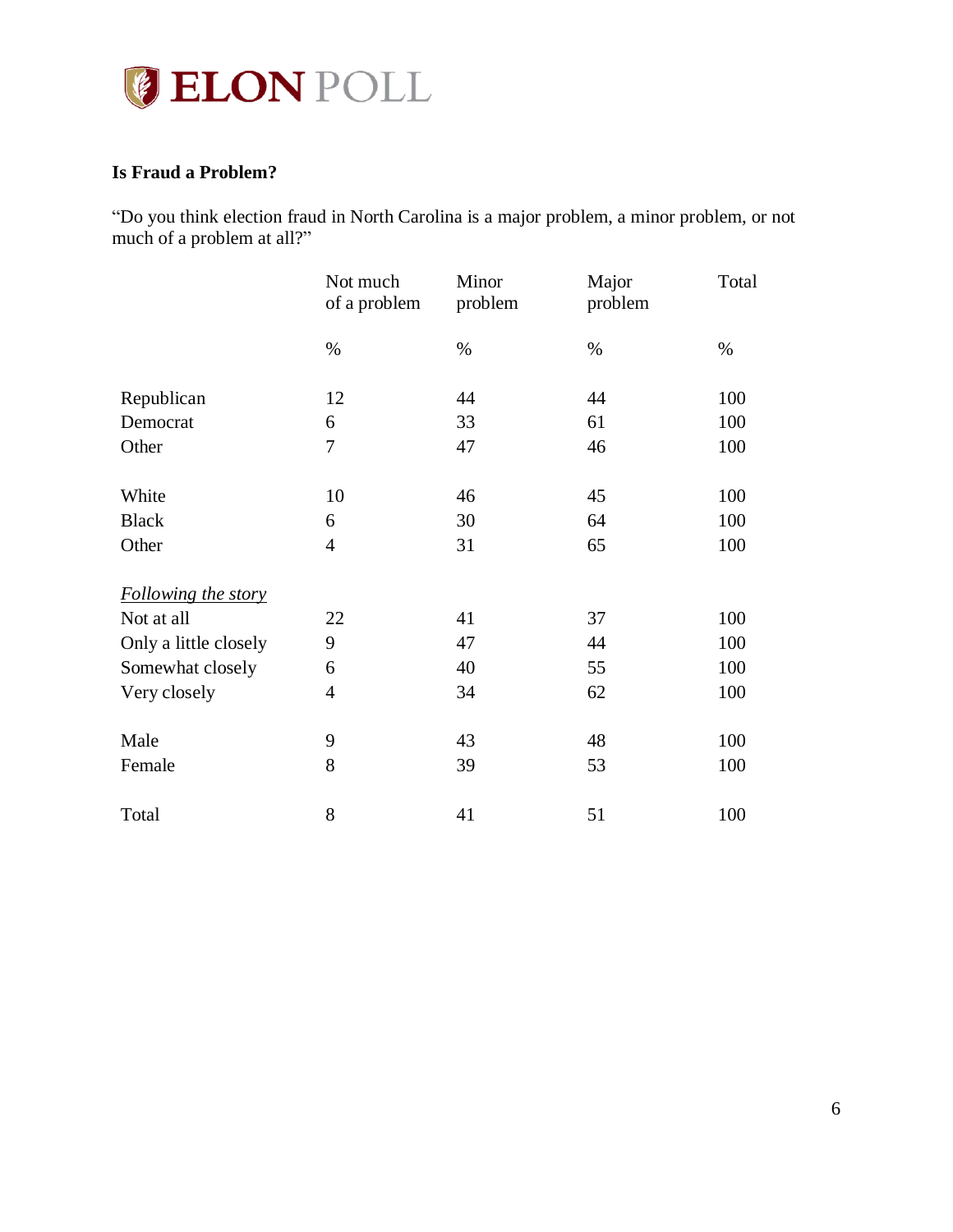

## <span id="page-7-0"></span>**Confidence in Future Elections**

"How confident are you that future elections in North Carolina will be fair?"

|                       | Not at all<br>confident | Somewhat<br>confident | Very<br>confident | Total |
|-----------------------|-------------------------|-----------------------|-------------------|-------|
|                       | $\%$                    | $\%$                  | $\%$              | $\%$  |
| Republican            | 17                      | 57                    | 26                | 100   |
| Democrat              | 25                      | 59                    | 16                | 100   |
| Other                 | 22                      | 64                    | 13                | 100   |
| White                 | 21                      | 59                    | 21                | 100   |
| <b>Black</b>          | 24                      | 64                    | 12                | 100   |
| Following the story   |                         |                       |                   |       |
| Not at all            | 26                      | 61                    | 13                | 100   |
| Only a little closely | 23                      | 60                    | 16                | 100   |
| Somewhat closely      | 20                      | 63                    | 17                | 100   |
| Very closely          | 20                      | 52                    | 28                | 100   |
| Male                  | 19                      | 59                    | 22                | 100   |
| Female                | 25                      | 60                    | 15                | 100   |
| Total                 | 22                      | 60                    | 18                | 100   |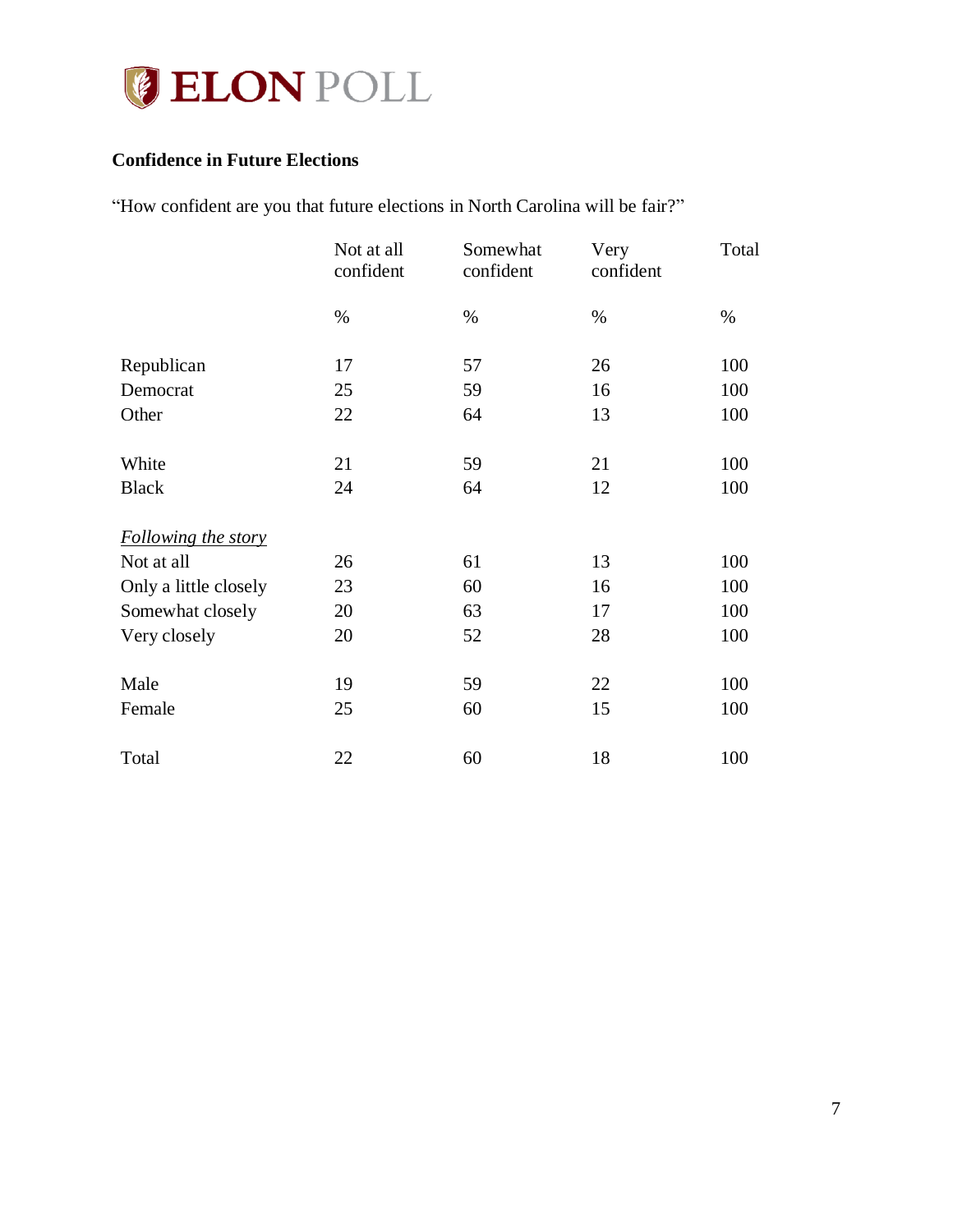

#### <span id="page-8-0"></span>**Should Harris Run?**

"Mark Harris is the candidate who hired the political operative at the center of the fraud investigation in the 9<sup>th</sup> district. Should Mark Harris run again in the new primary or should he stay out of the new election altogether?"

|                            | Run       | <b>Stay Out</b> | Don't Know | Total     |
|----------------------------|-----------|-----------------|------------|-----------|
|                            | $\%$      | $\%$            | $\%$       | $\%$      |
| Republican                 | 33        | 46              | 21         | 100       |
| Democrat                   | 17        | 70              | 13         | 100       |
| Other                      | 19        | 62              | 19         | 100       |
| White                      | 25        | 57              | 17         | 100       |
| <b>Black</b>               | 16        | 69              | 15         | 100       |
| <b>Following the story</b> |           |                 |            |           |
| Not at all                 | <b>NA</b> | <b>NA</b>       | <b>NA</b>  | <b>NA</b> |
| Only a little closely      | 20        | 48              | 33         | 100       |
| Somewhat closely           | 25        | 63              | 12         | 100       |
| Very closely               | 22        | 73              | 5          | 100       |
| Male                       | 26        | 60              | 14         | 100       |
| Female                     | 20        | 60              | 20         | 100       |
| Total                      | 23        | 60              | 17         | 100       |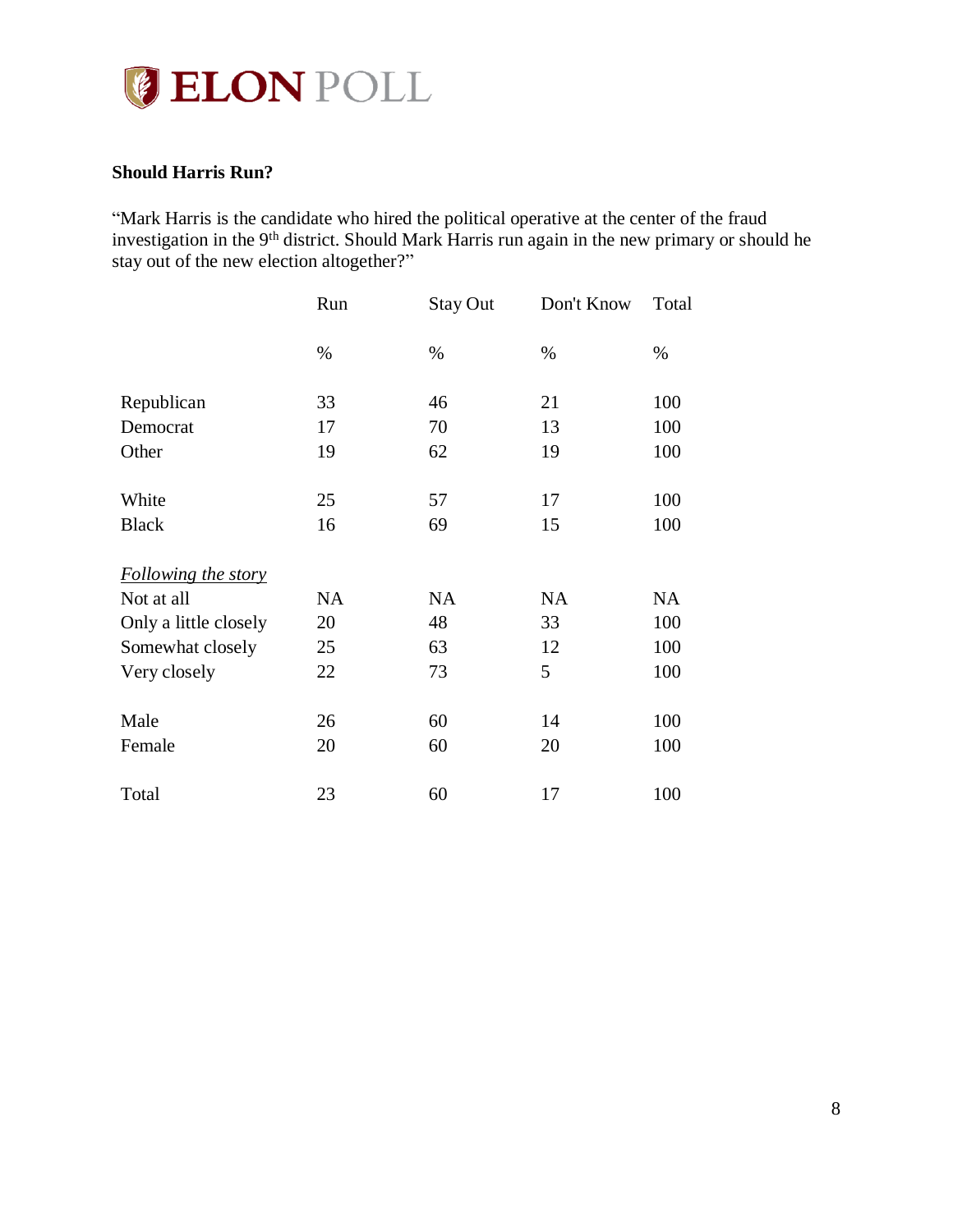

# <span id="page-9-0"></span>**Methodological Information**

| Mode:                       | Online                                              |
|-----------------------------|-----------------------------------------------------|
| Population:                 | North Carolina Registered Voters                    |
| Dates in the field:         | February 24-27, 2019                                |
| Sample Size:                | 943                                                 |
| <b>Weighting Variables:</b> | Race, Gender, Age, Education, Rural/Urban/Suburban, |
|                             | <b>Registered Party</b>                             |
| Credibility Interval        | $+/-$ 3.4%                                          |

#### *Procedure*

For this survey, the Elon University Poll used an online opt-in sample provided by Lucid, LLC. Respondents were recruited for this sample from many sample providers in the Lucid marketplace. Respondents received small amounts of compensation in exchange for their opinions. More information about the Lucid marketplace and quality tests are available [here.](https://luc.id/quality/)

For the administration of the survey, the Elon University Poll used Qualtrics. We only included interviews in the final data if respondents spent a minimum length of time on the interview. A survey was considered complete only if a respondent progressed through the entire survey. Respondents were recruited to survey with generic description about issues in North Carolina.

Reported results are limited to respondents who self-identified as North Carolina registered voters. Quotas on race, sex and age were applied prior to survey commencement. Cases for this brief survey were deleted if respondent completed the survey in less than 1 minute, more than 20 minutes or with open-ended answers that clearly implied interviews were invalid.

#### *Credibility Interval*

Unlike a traditional random digit-dial telephone survey, online opt-in surveys do not have traditional margin of errors because they do not adhere to assumptions of random selection. To account for uncertainty inherent in any sample-based research design, we provide a credibility interval. More information about this technique [can be found here.](https://www.aapor.org/Education-Resources/Election-Polling-Resources/Margin-of-Sampling-Error-Credibility-Interval.aspx) The credibility interval was calculated by inflating traditional confidence intervals by design effects. For the registered voter sample this means:  $(1.055 * 3.19) = 3.4$ .

#### *Support for Transparency*

The Elon University Poll supports transparency in survey research and is a charter member of the American Association for Public Opinion Research Transparency Initiative, which is a program promoting openness and transparency about survey research methods and operations among survey research professionals and the industry. All information about the Elon University Poll that we released to the public conforms to reporting conventions recommended by the American Association for Public Opinion Research and the National Council on Public Polls.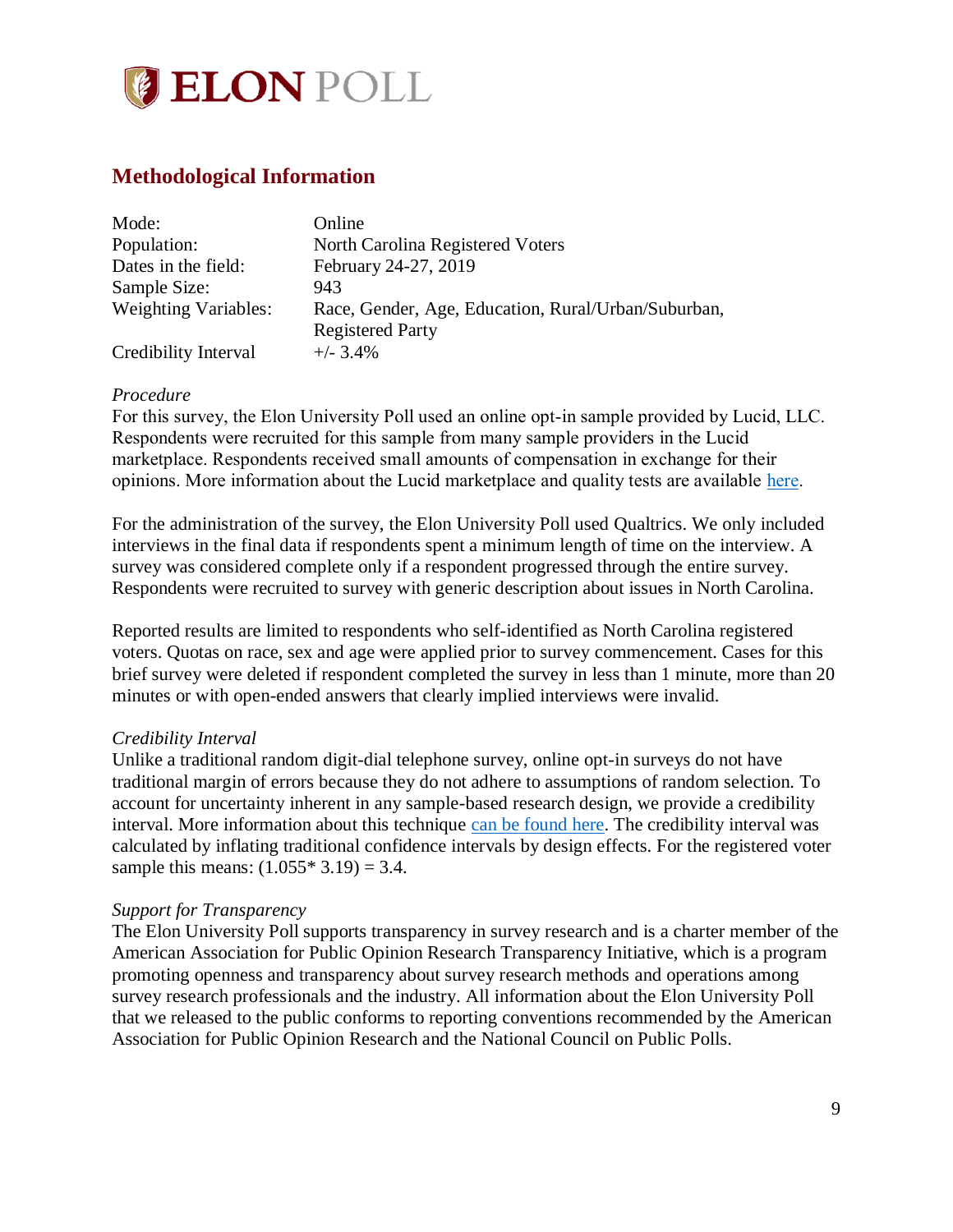# **ELON POLL**

# <span id="page-10-0"></span>**Weighting Information**

Weights for registered voters were calculated based on demographics calculated by Elon Poll staff from the NCSBE individual voter file or a large sample thereof.

Weights were generated in Stata using a technique known as iterative proportional fitting, also known as raking. The weight variable was calculated based on NCSBE data for age, race, sex, state region, county density and registered party id. NCSBE data does not provide estimates for education. As a result, we determined these parameters based on the all resident weighted values restricted to self-described registered voters.

County density is determined by translating self-report zip code into county using Census concordance files. We then label counties as rural, suburban or urban based on [this map](https://www.ncruralcenter.org/wp-content/uploads/2018/01/Rural-Map-2018-1.png) from the NC Rural Center.

|                       |                  | Population | Unweighted | Weighted |
|-----------------------|------------------|------------|------------|----------|
| Sex                   | Male             | 46%        | 46.7%      | 46%      |
|                       | Female           | 54%        | 53.3%      | 54%      |
| <b>County Density</b> | Urban            | 39%        | 47.0%      | 39%      |
|                       | Suburban         | 25%        | 25.5%      | 25%      |
|                       | Rural            | 36%        | 27.5%      | 36%      |
| Education             | Less than BA's   | 67%        | 61.8%      | 67%      |
|                       | BA's or higher   | 33%        | 38.2%      | 33%      |
| Race                  | White            | 69.3%      | 69.7%      | 69.3%    |
|                       | African American | 22.3%      | 20.3%      | 22.3%    |
|                       | Other            | 8.4%       | 10.0%      | 8.4%     |
| Age                   | 18-29            | 18%        | 19.0%      | 18%      |
|                       | 30-44            | 24%        | 30.0%      | 24%      |
|                       | $45 - 64$        | 33%        | 32.1%      | 33%      |
|                       | $65+$            | 25%        | 18.9%      | 25%      |
| Party Registration    | Republican       | 30%        | 32.2%      | 30%      |
|                       | Democrat         | 38%        | 37.8%      | 38%      |
|                       | Other            | 32%        | 30.0%      | 32%      |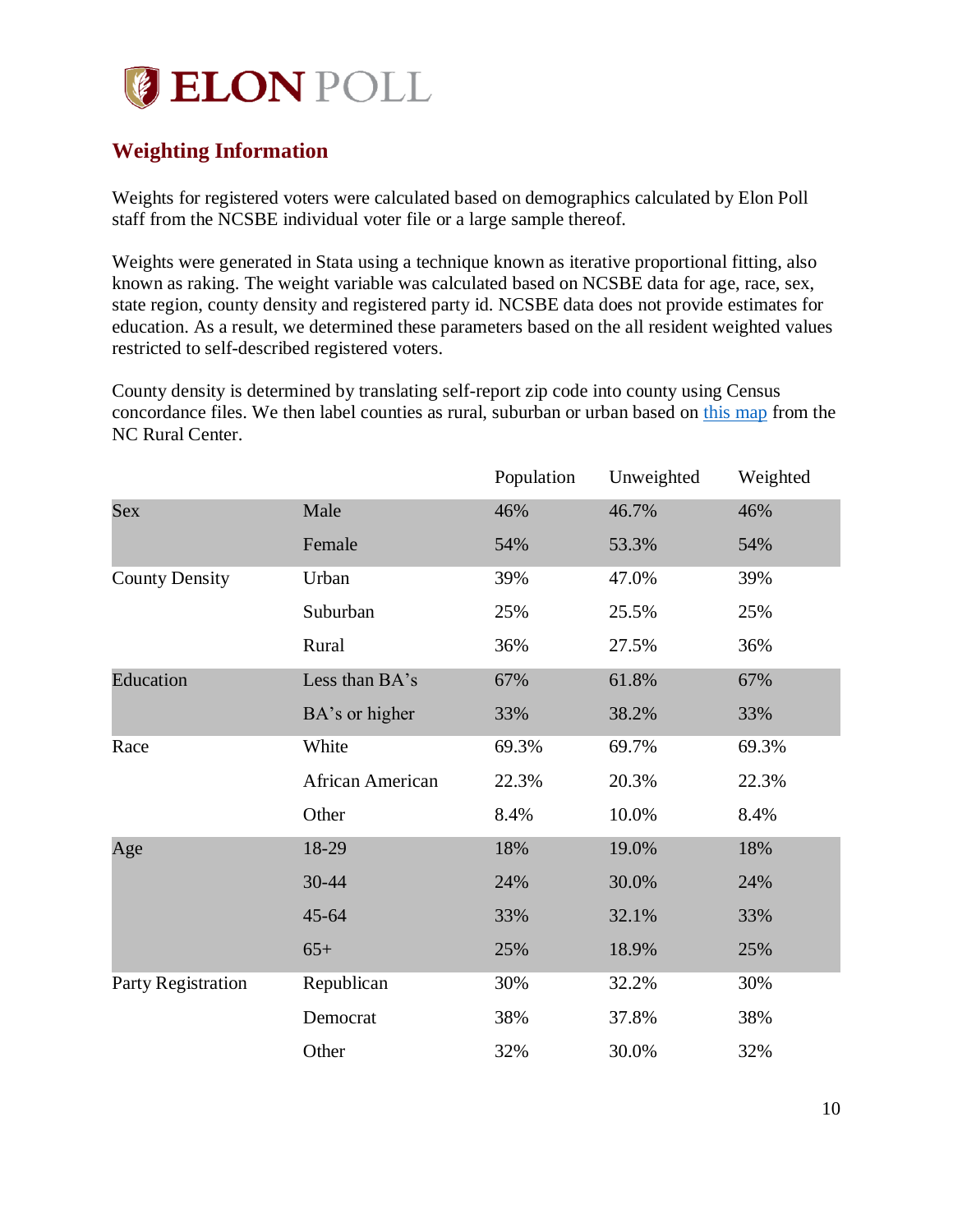

# <span id="page-11-0"></span>**Frequently Asked Questions**

#### **1. Who pays for the Elon University Poll?**

Elon University fully funds the Elon University Poll. The poll operates under the auspices of the College of Arts and Sciences at Elon University, led by Dean Gabie Smith. The Elon University administration, led by Dr. Connie Ledoux Book, president of the university, fully supports the Elon University Poll as part of its service to the community. Because of this generous support, the Elon University poll does not engage in any contract work. This permits the Elon University Poll to operate as a neutral, non-biased, non-partisan resource.

#### **2. Does the Elon University Poll favor a certain party?**

The Elon University Poll is an academic, non-partisan survey. We do not engage or work with any political candidates or parties. We employ best practices to ensure the results are not biased.

#### **3. Did you weight the data?**

Yes. We apply weights to the data. For this survey, we generated results using raking based on NCSBE voter registration data.

#### **4. What did respondents know about the survey before agreeing to take the survey?**

During survey recruitment, respondents saw a title that the survey was about higher education. In the introductory screen, respondents read, "We are hoping to understand what aspects of the college experience matter most for life outcomes."

#### **5. What are the advantages and disadvantages of online opt-in surveys over traditional random-digital dial surveys?**

Traditional telephone surveys have a clear advantage over online surveys such as this in that assumptions of equal probability of selection are more appropriate. Furthermore, online surveys do not capture opinions of respondents who lack internet access. However, our opinion is that declining telephone response rates and the growth in online sample pool sizes have narrowed quality differences between the two modes. In the case of this survey, we hoped to capture opinions related to a breaking news item. Our on-campus call center was engaged in another project preventing timely response using our typical telephone method. Additional information about opt-in surveys in general is available from AAPOR and the [Pew Research Center.](http://www.pewresearch.org/fact-tank/2018/08/06/what-are-nonprobability-surveys/)